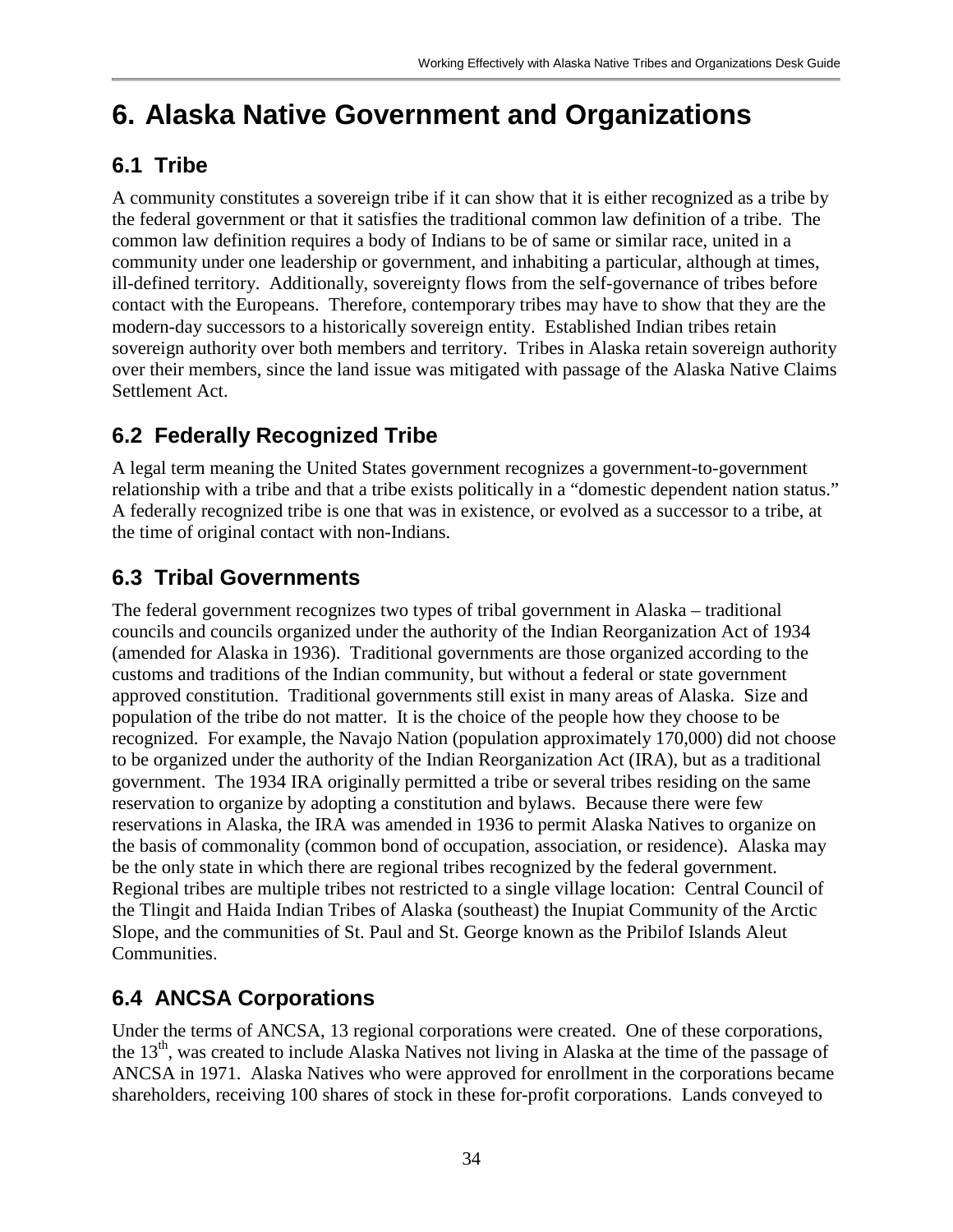Alaska Natives as part of the settlement were conveyed to these regional and village statechartered business corporations for them to administer. The corporations were intended to be profit corporations for the purposes of development and payment of dividends to their shareholders. Regional corporations own the subsurface rights to the lands selected for the village corporations under ANCSA, along with any surface and subsurface rights to the lands selected for the regional corporations. As always, there are exceptions and it is difficult to make a blanket statement about land status.

## **6.5 Village Corporations**

Approximately 200 for-profit village corporations were created under the authority of ANCSA. Amendments in 1976 authorized the village corporations within a region to merge with each other, or with their regional corporations, and some took advantage of this provision to consolidate operations. Village corporations own the surface title to their lands, but the subsurface rights are held by the regional corporation.

## **6.6 Regional Non-Profit Associations**

There are regional non-profit organizations in each of the 12 regions, corresponding to the boundaries established under ANCSA. Many of these non-profit corporations were the advocacy organizations that pursued the settlement of the Alaska Native land rights and later served as the ANCSA-designated incorporators of the newly-organized regional profit corporations. As the self-determination policies were implemented in Alaska, regional Alaska Native non-profit organizations became service delivery agencies for federal programs in Alaska. The governing bodies of these organizations are made up of tribal representatives from each tribe in the region who usually meet yearly in convention. Official functions are overseen by an Executive Board/Council/Committee.

## **6.7 State-Chartered Government**

### **Borough**

Boroughs are units of government formed for the purpose of providing services to people residing in a large geographic area or region. They resemble counties in other states. Currently, there are 16 boroughs in Alaska. The remaining area is considered a single unorganized borough.

First and second class boroughs must perform three area-wide powers: education, planning/platting/zoning, and tax assessment/collection.

### **Municipal Government**

There are two types of general law cities provided for by the Alaska Constitution: first class and second class. General law cities can do only what the law says they can do. A city has only those powers given to it by the state. These include general governmental powers (financial, administrative, and legal), powers to provide public facilities and services, and regulatory powers. These powers can allow a city to provide a wide range of community services and facilities. In practice, populations and fiscal constraints serve to limit the number of services provided by many cities.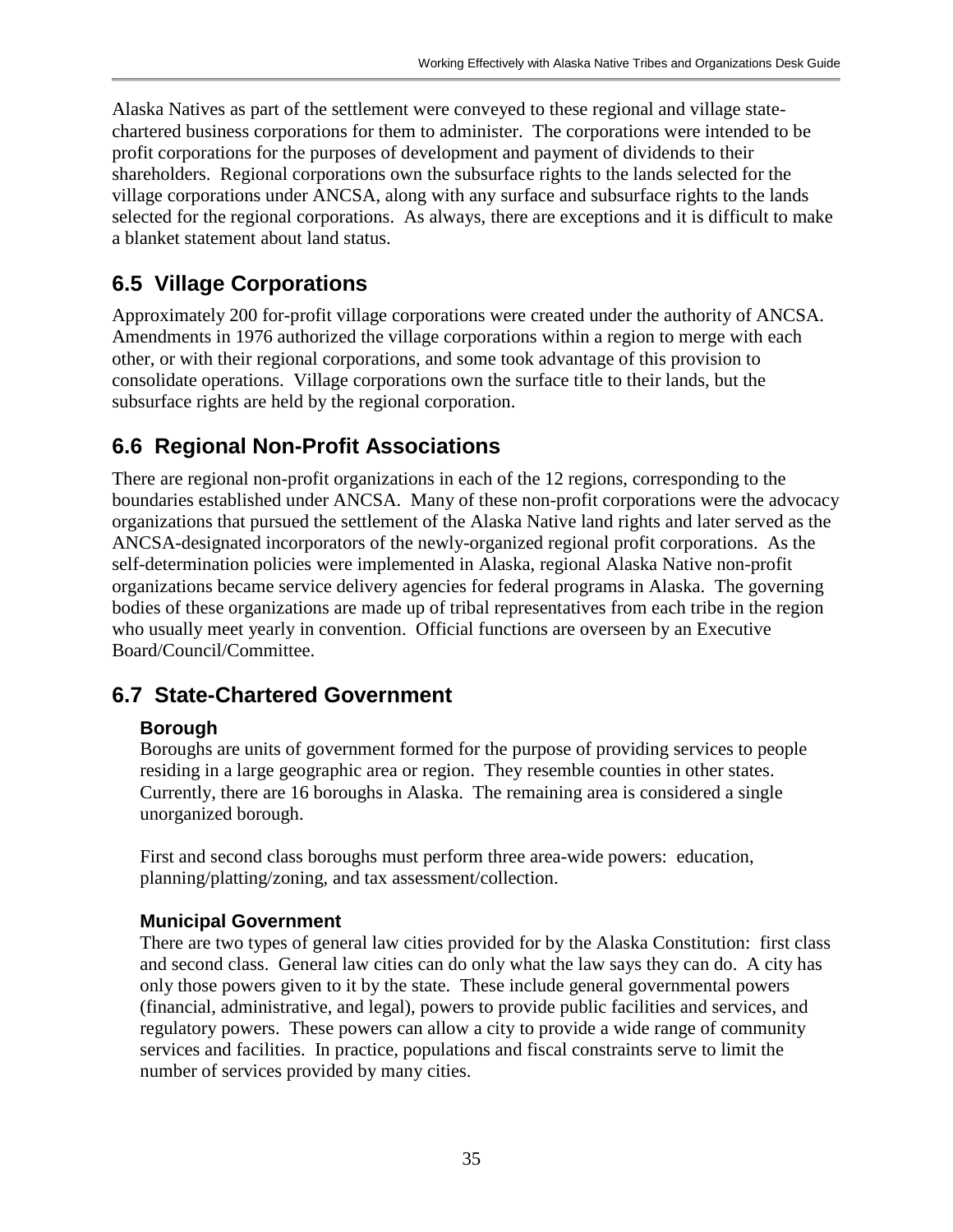There are provisions for first class and second class cities. A community must have a minimum population of 400 in order to incorporate as a first class city. The mayor of a first class city is elected by the voters and is not a member of the council. The mayor of a first class city may vote only in cases of a tie or a veto action of the council. If a first class city is located in the unorganized borough, it must also provide education, planning, and zoning services for its residents.

Second class cities are the most common form of municipal government found in Alaska. Communities with less than 400 residents can petition the state to incorporate as a second class city in order to provide services and facilities to their residents. Larger communities such as Bethel and Kotzebue have chosen to incorporate as second-class cities.

### **6.8 Statewide Organizations**

#### **Alaska Federation of Natives**

In October 1966, representatives of 17 Alaska Native organizations gathered for a three-day conference primarily to address Alaska Native aboriginal land claims. During this historic conference, Alaska Natives formed the first statewide organization to present a unified position on Native land use and occupancy in Alaska. The delegates, who also addressed many other issues important to them on a local, regional, and statewide bases, chose to name the new organization the Alaska Federation of Natives (AFN). Between 1966 and 1971, the AFN worked to attain passage of ANCSA. As Alaska Natives began the process of implementing ANCSA, the AFN offered technical assistance and managed a number of statewide human service programs. As the regional associations grew, the human service programs were transferred to these associations. Today a primary function of AFN continues to be the representation of Alaska Native concerns before the U.S. Congress, the Alaska State Legislature, and federal and state agencies. The AFN is an advocate for Alaska Natives on issues ranging from the implementation of ANCSA to subsistence protection; from tribal rights to the delivery of health and social services; from education to preserving cultural practices.

#### **Alaska Inter-Tribal Council**

The Alaska Inter-Tribal Council (AITC) is a statewide, tribally-governed, nonprofit organization that advocates on behalf of tribal governments throughout the state. The AITC promotes indigenous self-determination by providing technical assistance to tribal governments, facilitating inter-governmental and inter-agency communication and collaboration, offering public education regarding Alaska Native cultures and tribal governments, and advocating on behalf of tribal initiatives and self-governance.

#### **Rural Alaska Community Action Program**

The Rural Alaska Community Action Program (RurAL CAP) provides services in rural Alaska to communities which are predominantly Alaska Native. One of about a thousand national "community action" agencies, it is a private, non-profit corporation whose goal is to promote maximum participation by village residents in overcoming all forms of poverty. The RurAL CAP operates such program as Alcohol Prevention, Housing, Energy Conservation, Child Development, Head Start, Homeward Bound, and AmeriCorps programs.